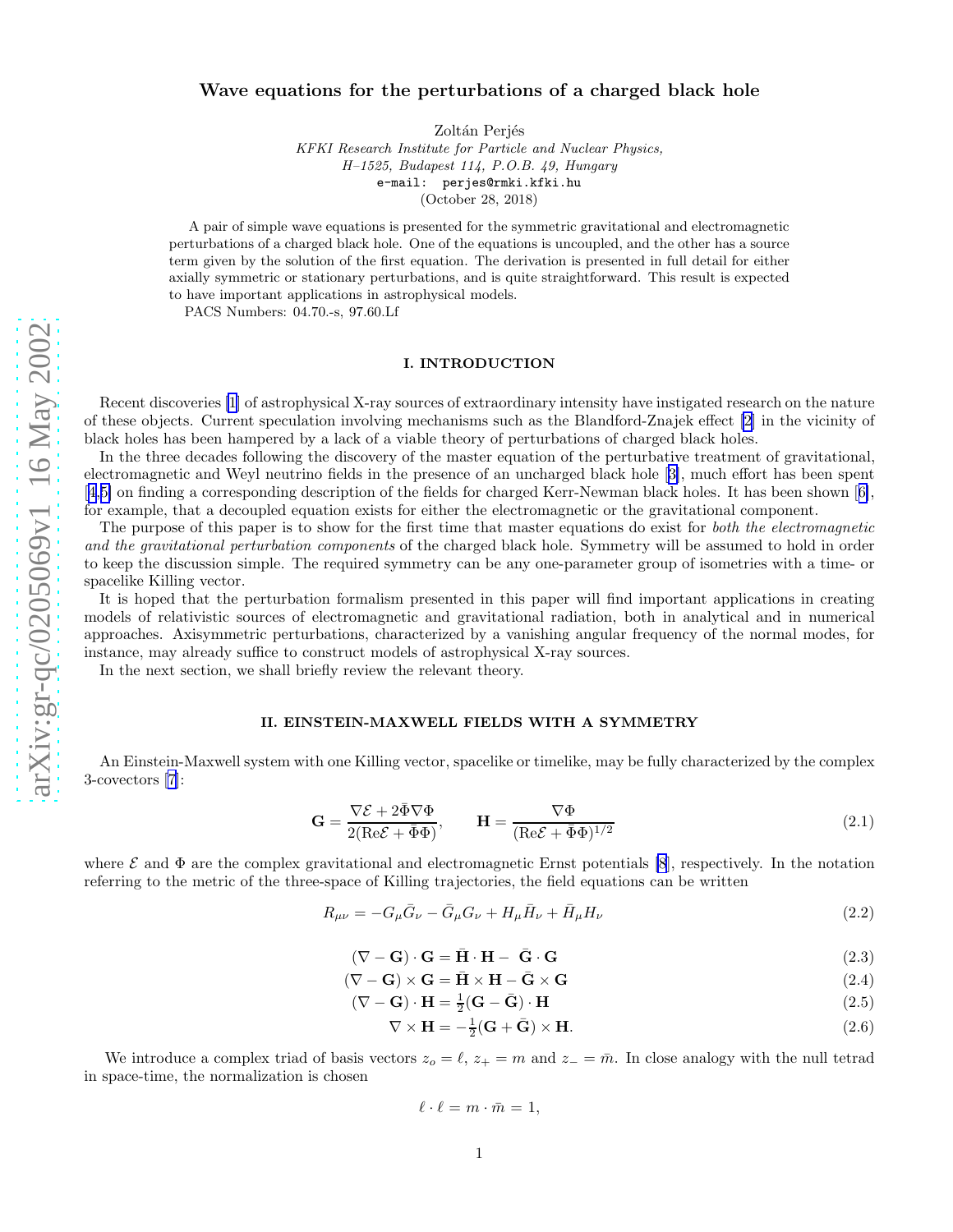<span id="page-1-0"></span>while all other independent products of the triad vectors vanish [\[9](#page-3-0)]. In their role as linear operators, the triad vectors are denoted  $\{\ell, m, \bar{m}\} = \{D, \delta, \bar{\delta}\}\$ and have the commutators

$$
D\delta - \delta D = \kappa D + (\overline{\rho} + \epsilon)\delta + \sigma \overline{\delta}
$$
 (2.7a)

$$
\delta\overline{\delta} - \overline{\delta}\delta = (\overline{\rho} - \rho)D + \overline{\tau}\overline{\delta} - \tau\delta. \tag{2.7b}
$$

When the triad components of the field equations are taken, there result five complex Ricci equations from  $(2.2)$ , of the following form,

$$
D\sigma - \delta\kappa = (\rho + \overline{\rho} + 2\epsilon)\sigma + \overline{\tau}\kappa + \kappa^2 + 2G_+\overline{G}_+ - 2\overline{H}_+H_+ \tag{2.8a}
$$

$$
D\rho - \overline{\delta}\kappa = \rho^2 + \sigma\overline{\sigma} + (\overline{\kappa} - \tau)\kappa + G_o\overline{G}_o - H_o\overline{H}_o
$$
\n(2.8b)

$$
D\tau - \overline{\delta}\epsilon = (\overline{\kappa} + \tau)\rho + (\overline{\kappa} - \tau)\epsilon - (\kappa + \overline{\tau})\overline{\sigma} + G_o\overline{G}_- + \overline{G}_oG_- - H_o\overline{H}_- - \overline{H}_oH_-
$$
\n(2.8c)

$$
\delta\sigma - \delta\rho = 2\tau\sigma + \kappa(\rho - \overline{\rho}) - G_oG_+ - G_oG_+ + H_oH_+ + H_oH_+
$$
\n
$$
\delta\tau + \overline{\delta\tau} = \rho\overline{\rho} - \sigma\overline{\sigma} + 2\tau\overline{\tau} - \epsilon(\rho - \overline{\rho}) - G_oG_o + G_+G_-H_+ + H_oH_o - \overline{H}_+H_- - \overline{H}_-H_+, \tag{2.8e}
$$

oneequation each from  $(2.3)$  $(2.3)$  and  $(2.5)$  $(2.5)$ , furthermore three equations each from  $(2.4)$  $(2.4)$  and  $(2.6)$  $(2.6)$ :

$$
(D - \rho - \overline{\rho})G_o + (\overline{\delta} + \overline{\kappa} - \tau)G_+ + (\delta + \kappa - \overline{\tau})G_-
$$
  
=  $(G_o - \overline{G}_o)G_o + (G_+ - \overline{G}_+)G_- + (G_- - \overline{G}_-)G_+ + \overline{H}_oH_o + \overline{H}_+H_- + \overline{H}_-H_+$  (2.9)

$$
(\overline{\delta} + \overline{\kappa})G_o - (D - \rho + \epsilon)G_- + \overline{\sigma}G_+ = \overline{G}_oG_- - \overline{G}_-G_o - \overline{H}_oH_- + \overline{H}_-H_o \tag{2.10a}
$$

$$
(\delta + \kappa)G_o - (D - \overline{\rho} - \epsilon)G_+ + \sigma G_- = \overline{G}_o G_+ - \overline{G}_+ G_o - \overline{H}_o H_+ + \overline{H}_+ H_o \tag{2.10b}
$$

$$
(\delta - \tau)G_{+} - (\delta - \overline{\tau})G_{-} + (\overline{\rho} - \rho)G_{o} = G_{+}G_{-} - G_{-}G_{+} - H_{+}H_{-} + H_{-}H_{+}
$$
\n
$$
(2.10c)
$$

$$
(D - \rho - \overline{\rho})H_o + (\overline{\delta} + \overline{\kappa} - \tau)H_+ + (\delta + \kappa - \overline{\tau})H_-
$$
  
=  $\frac{1}{2}$  [(3G\_o - \overline{G}\_o)H\_o + (3G\_+ - \overline{G}\_+)H\_- + (3G\_- - \overline{G}\_-)H\_+ ] (2.11)

$$
(\overline{\delta} + \overline{\kappa})H_o - (D - \rho + \epsilon)H_- + \overline{\sigma}H_+ = \frac{1}{2} \left[ (G_o + \overline{G}_o)H_- - (G_- + \overline{G}_-)H_o \right]
$$
(2.12a)

$$
(\delta + \kappa)H_o - (D - \overline{\rho} - \epsilon)H_+ + \sigma H_- = \frac{1}{2} \left[ (G_o + \overline{G}_o)H_+ - (G_+ + \overline{G}_+)H_o \right]
$$
(2.12b)

$$
(\overline{\delta} - \tau)H_{+} - (\delta - \overline{\tau})H_{-} + (\overline{\rho} - \rho)H_{o} = \frac{1}{2} \left[ (G_{+} + \overline{G}_{+})H_{-} - (G_{-} + \overline{G}_{-})H_{+} \right].
$$
\n(2.12c)

These relations contain the four complex Ricci rotation coefficients  $\kappa = m_{\mu;\nu} \ell^{\mu} \ell^{\nu}$ ,  $\rho = m_{\mu;\nu} \ell^{\mu} \overline{m}^{\nu}$ ,  $\sigma = m_{\mu;\nu} \ell^{\mu} m^{\nu}$ and  $\tau = m_{\mu;\nu} \overline{m}^{\mu} \overline{m}^{\nu}$ , and the imaginary rotation coefficient  $\epsilon = m_{\mu;\nu} \overline{m}^{\mu} \ell^{\nu}$ . (Note that the complex conjugate of, say,  $G_+$  is  $\overline{G}_-$ ).

A solution of particular relevance for us is the Kerr-Newman metric with mass m, rotation parameter a, electric charge e and Ernst potentials

$$
\mathcal{E} = 1 - \frac{2m}{\zeta}, \qquad \Phi = \frac{e}{\zeta}
$$

where

$$
\zeta = r - ia \cos \vartheta.
$$

Given the two Killing vectors  $\partial/\partial t$  and  $\partial/\partial \varphi$  of the space-time, the three-space may be defined with respect to any of these two (or their linear combinations). In what follows, we choose the three-space to be positive-definite.

The orientation of the triad vectors can be chosen at will. Here we adopt a triad for which the *eigenray condition* [[9\]](#page-3-0) holds,

$$
G_+ = 0,\tag{2.13}
$$

thereby fixing the direction of the vector  $\ell$ . We then have

$$
D = \frac{\partial}{\partial r}
$$
  
\n
$$
\delta = \frac{1}{(2f)^{1/2}\zeta} \left( -ia\frac{\partial}{\partial r} + \frac{\partial}{\partial \vartheta} + \frac{i}{\sin \vartheta} \frac{\partial}{\partial \varphi} \right).
$$
\n(2.14)

Here  $f = \text{Re}\mathcal{E} + \bar{\Phi}\Phi$ . For the charged Kerr solution, the following quantities vanish,

$$
\kappa = \sigma = H_+ = 0.\tag{2.15}
$$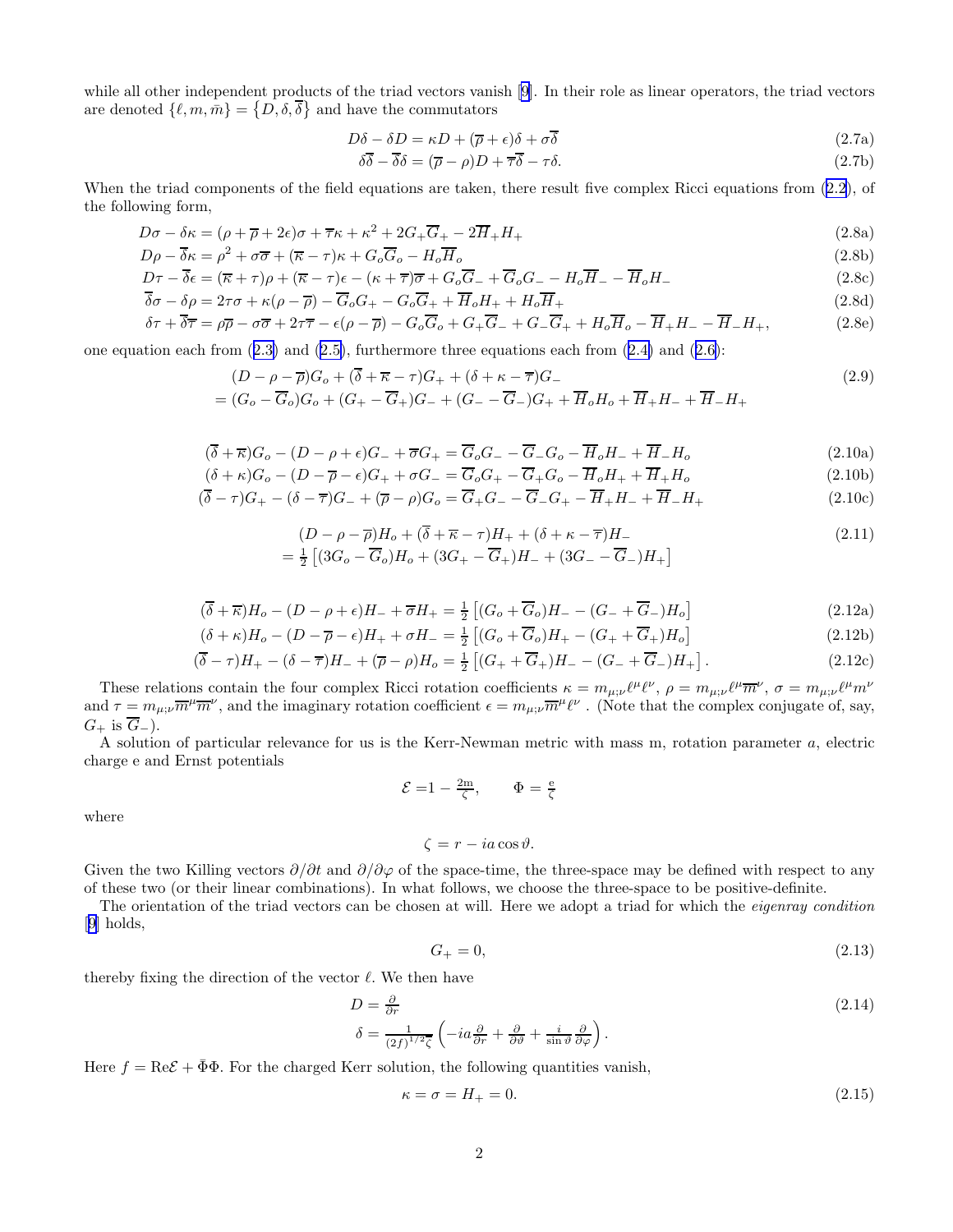### III. THE PERTURBED ELECTROVACUUM

<span id="page-2-0"></span>When the perturbed space-time is either axisymmetric or stationary, the description in Sec. 2 holds once again. In particular, the three-space and the complex fields G and H do exist. The perturbed triad is chosen to satisfy the eigenray condition [\(2.13](#page-1-0)) once again. Three of the fields,  $\kappa, \sigma$  and  $H_+$  are small since they vanish for the unperturbed space-time.

In this gauge, it is a straightforward matter to derive an uncoupled wave equation. Taking the sum of Eqs. [\(2.11](#page-1-0)) and  $(2.12c)$ , we get

$$
(D - 2\rho)H_o + 2(\overline{\delta} - \tau)H_+ - G_-H_+ + \kappa H_- + \frac{1}{2}(\overline{G}_o - 3G_o)H_o = 0.
$$
\n(3.1)

The commutator [\(2.7a](#page-1-0)) is applied on the complex function  $H_0$  and the derivatives  $DH_0$  and  $\delta H_0$  are eliminated by useof the field equations (3.1) and ([2.12b](#page-1-0)), respectively. The derivative  $DG<sub>o</sub>$  is expressed from the sum of Eqs. [\(2.9](#page-1-0)) and [\(2.10c](#page-1-0)), and the derivatives  $DG_$ ,  $DH_$ ,  $\delta G_0$ ,  $\delta H_0$ ,  $\delta G_-$ ,  $\delta H_-$ ,  $\delta \rho$  and  $D\tau$  from the respective equations ([2.10a\)](#page-1-0), [\(2.12a\)](#page-1-0), [\(2.10b\)](#page-1-0), [\(2.12b\)](#page-1-0), [\(2.10c](#page-1-0)),([2.12c](#page-1-0)),([2.8d\)](#page-1-0) and([2.8c](#page-1-0)). In this way, all purely unperturbed terms can be removed by the remaining field equations, with the result

$$
\{G_o [DD + 2\delta\bar{\delta} - D(\bar{\rho} + \epsilon) + (G_o + 2\rho)\epsilon] - [(G_o - \bar{G}_o + 2\rho + 2\bar{\rho} + 2\epsilon)G_o - 2\bar{H}_oH_o] D -(G_- + 2\tau)G_o\delta + (\bar{G}_+G_o + 2\bar{H}_+H_o)\bar{\delta} - G_o [(\frac{1}{4}G_o - \rho)G_o - H_- \bar{H}_+ - (\bar{\rho} + \epsilon)^2 + \bar{\tau}G_- - 2\rho\bar{\rho}] + G_o [(\frac{1}{2}G_- - \tau)\bar{G}_+ - (\frac{3}{2}G_o - \frac{3}{4}\bar{G}_o + \rho + \epsilon)\bar{G}_o - 2\delta\tau] - [2\tau\bar{H}_+ + 3G_- \bar{H}_+ - 3\bar{H}_o\bar{G}_o + 2(\rho + \epsilon)\bar{H}_o]H_o\} H_+ = [(G_- H_o - 2G_oH_- + 2\bar{\delta}H_o)G_o - 2H_o\bar{\delta}G_o] \sigma.
$$
\n
$$
(3.2)
$$

All terms on the left contain a factor  $H_+$  and those on the right contain the rotation coefficient  $\sigma$ . Both of these quantities are of first order, thus the operators acting on them and the factors can be taken to have their values in the charged Kerr metric. When this is done for the perturbation function

$$
\phi = H_{+}(\mathrm{e}^{2}\bar{\zeta}^{-1} + \mathrm{m})\tag{3.3}
$$

the terms on the right-hand side cancel and an uncoupled separable wave equation results:

$$
\Box_1 \phi = 0 \tag{3.4}
$$

where the wave operator is defined

$$
\Box_s = \Delta^{-s} \frac{\partial}{\partial r} \Delta^{s+1} \frac{\partial}{\partial r} + \sin^{-1} \vartheta \frac{\partial}{\partial \vartheta} \sin \vartheta \frac{\partial}{\partial \vartheta} + s \left( s + 1 - \frac{s}{\sin^2 \vartheta} \right) - 2a \frac{\partial^2}{\partial r \partial \varphi} + \frac{1}{\sin^2 \vartheta} \frac{\partial^2}{\partial \varphi^2} + 2is \frac{\cos \vartheta}{\sin^2 \vartheta} \frac{\partial}{\partial \varphi}
$$
(3.5)

and  $\Delta = r^2 - 2mr + a^2 + e^2$  is the horizon function.

=

Next,applying the commutator  $(2.7a)$  $(2.7a)$  on the function  $G<sub>o</sub>$ , we get the relation

$$
D\kappa = (\epsilon - \rho)\kappa + (4\tau + 2G_{-} - 2\overline{\delta})\sigma - \frac{2}{G_o}(\overline{H}_o D H_{+} + \overline{H}_{+} \overline{\delta} H_{+} + \sigma \overline{\delta} G_o) + \frac{H_{+}}{G_o}[(5G_o - 3\overline{G}_o + 2\rho + 2\epsilon)\overline{H}_o + (3G_{-} + 2\tau)\overline{H}_{+}].
$$
\n(3.6)

Now we act with the commutator [\(2.7a](#page-1-0)) on  $\kappa$  and eliminate the derivatives  $D\kappa$  and  $\delta\kappa$  by use of (3.6) and [\(2.8a](#page-1-0)) respectively. The pure first-order relation([2.8a\)](#page-1-0) is one of the five Ricci equations[[9\]](#page-3-0). We obtain another second-order differential equation

$$
G_o \left\{ G_o \left[ (2G_o - \rho)\rho + 4\epsilon^2 + \bar{\rho}^2 - 2\bar{H}_+ H_- + 2\bar{G}_+ G_- - 4\delta\tau \right] \right.+ 2\delta\bar{\delta}G_o + G_o \left( 2\delta\bar{\delta} + DD + 2\bar{\tau}\bar{\delta} - D\rho - 2D\epsilon - D\bar{\rho} \right)+ 2G_o \left[ (2\epsilon - G_o)\bar{\rho} - 2(G_- + \tau)\bar{\tau} - (G_- + 2\tau)\delta - (\bar{\rho} + 2\epsilon)D \right] \right\}\sigma- 2\bar{\delta}G_o \left( \bar{H}_+ H_o - \bar{\tau}G_o - \bar{G}_+ G_o - G_o\delta \right)\sigma
$$